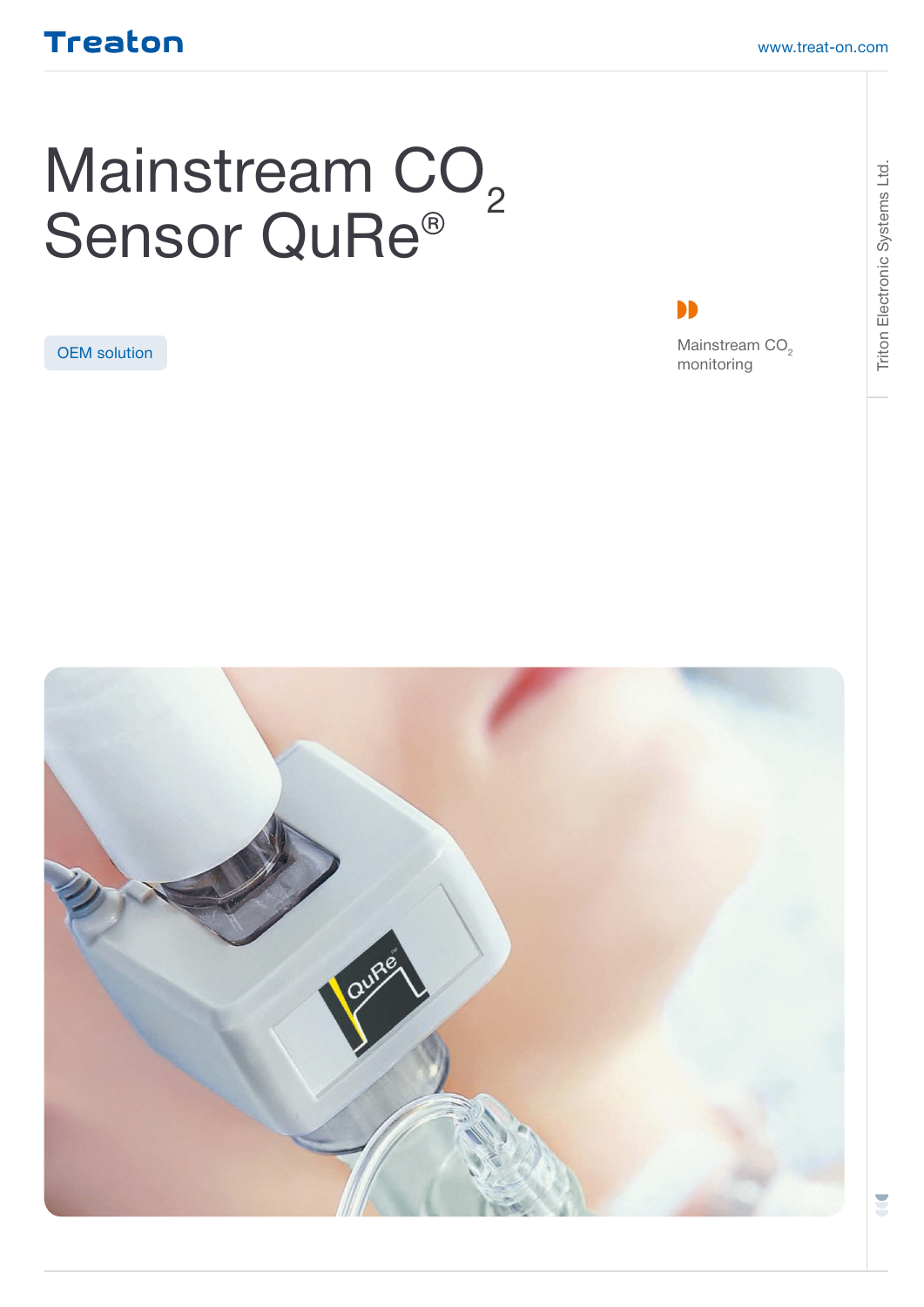## **Treaton**

#### [www.treat-on.com](http://www.treat-on.com)  $+7$  (343) 304-60-57 info@[treat-on.com](http://www.treat-on.com) info@treat-on.com

QuRe® sensor is intended to measure FiCO $_2$  and EtCO $_2$  concentration in the mainstream breathing. Designed to use with medical devices for intensive care, ventilation, respiratory support and patient monitoring. The sensor is applicable for all intubated patients from adults to neonates.





QuRe® data rate is 100 Hz and instant accurate response of the sensor to the changing  $\mathrm{CO}_2$  concentration.

### QuRe® Sensor Benefits

- The most acurate capnogram.
- Compact and lightweight.
- Long-life time reusable airway adapters, up to 100 sterilization cycles.
- Suitable for high-frequency ventilation, up to 200 BPM.
- No user calibration required.
- · "Everything on board": the measurement channel and analysis CPU are inside the sensor. This saves space in your own medical devices.
- Easy intergration to any monitoring or ventilation system, full technical support by the Manufacturer.
- Private labeling solutions (PLM) available.
- Fastest response time.

| CO <sub>2</sub> Mainstream Sensor                                                                                                            | <b>TESM.506001</b> |  |
|----------------------------------------------------------------------------------------------------------------------------------------------|--------------------|--|
| Reusable airway adapter                                                                                                                      |                    |  |
| adult / pediatric                                                                                                                            | TESM.706020        |  |
| pediatric / neonate                                                                                                                          | TESM.706021        |  |
| Evaluation kit includes:<br>RS232-USB converter, USB cable, CD with development sofware<br>and data protocol description, integration manual | on request         |  |

The highest precision of capnogram waveform for true clinical diagnostics.

The sensor contains an innovative ultrafast semiconductor emitter with a high modulation frequency of the signal.

| semiconductor emitter with                                                                                     | Sensor type                       | CO <sub>2</sub> mainstream sensor                                                                                                                                                                                                                                                          |
|----------------------------------------------------------------------------------------------------------------|-----------------------------------|--------------------------------------------------------------------------------------------------------------------------------------------------------------------------------------------------------------------------------------------------------------------------------------------|
| a high modulation frequency<br>of the signal.                                                                  | Operation principle               | Non-dispersive infrared (NDIR)                                                                                                                                                                                                                                                             |
| Due to the precise<br>capnography waveform,<br>the clinicians can analyze                                      | Initialization time               | 20 sec at an ambient t of 25°C.<br>Full specification within 2 min                                                                                                                                                                                                                         |
| each breathing cycle, detect<br>respiratory disorders and<br>provide optimal ventilation<br>mode to a patient. | Response time                     | $~10$ ms                                                                                                                                                                                                                                                                                   |
|                                                                                                                | CO <sub>2</sub> measurement range | 0-20% (0-150 mmHg)                                                                                                                                                                                                                                                                         |
|                                                                                                                | CO <sub>2</sub> accuracy          | 0.2 Vol%                                                                                                                                                                                                                                                                                   |
|                                                                                                                | $CO2$ resolution                  | $0.1$ Vol $%$                                                                                                                                                                                                                                                                              |
|                                                                                                                | Respiration rate range            | 0-200 breath per minute (BPM)                                                                                                                                                                                                                                                              |
|                                                                                                                | Respiration rate accuracy         | $±1$ breath                                                                                                                                                                                                                                                                                |
|                                                                                                                | Apnea detection range             | 10-60 sec, default 20 sec                                                                                                                                                                                                                                                                  |
|                                                                                                                | Calibration                       | No user calibration required                                                                                                                                                                                                                                                               |
|                                                                                                                | Airway adapters                   | Reusable adult / pediatric. Reusable pediatric / neonatal.<br>Material: airway adapter - polycarbonate optical win-<br>dows - sapphire glass.<br>Dead space: <5 ml (adult / pediatric), <1 ml (pediatric / neo-<br>natal). Sterilization: ethylene oxide / autoclaving up<br>to 100 times. |
|                                                                                                                | Dimensions & Weight               | Sensor: 38x35x23 mm. Weight: 28 g. Cable length: 3 m                                                                                                                                                                                                                                       |
|                                                                                                                | Power                             | Voltage: $5.0 V \pm 5\%$ . Power consumption: 1.3 W,<br>not more then 3 W at the warm-up                                                                                                                                                                                                   |
|                                                                                                                | Environment / Protection          | Water and splash resistance: IP44 (sensor).<br>Operation: 10 to 35°C, RH 10-90%, 390-900 mmHg.<br>Storage: 5 to 40°C, RH <80% at 25°C.<br>Transportation: -50 to 50°C                                                                                                                      |
| 2                                                                                                              | Integration                       | Interface: RS232. Connector: Lemo Redel / ODU<br>Data output: FiCO <sub>2</sub> , EtCO <sub>2</sub> , Respiration rate. Gas and pres-<br>sure compensation: available, supplied by host.                                                                                                   |





#### Technical Specifications

| Sensor type                       | $CO2$ main              |
|-----------------------------------|-------------------------|
| Operation principle               | Non-disp                |
| Initialization time               | 20 sec at<br>Full speci |
| Response time                     | $~10$ ms                |
| CO <sub>2</sub> measurement range | $0 - 20\%$ (C           |
| CO <sub>2</sub> accuracy          | $0.2$ Vol%              |
| CO <sub>2</sub> resolution        | $0.1$ Vol%              |
| Respiration rate range            | $0 - 200$ br            |
| Respiration rate accuracy         | $±1$ breath             |
| Apnea detection range             | $10 - 60$ se            |
| Calibration                       | No user c               |

**OEM Delivery Kit CONDITION** CONTINUES AND **Part No.** Quantity